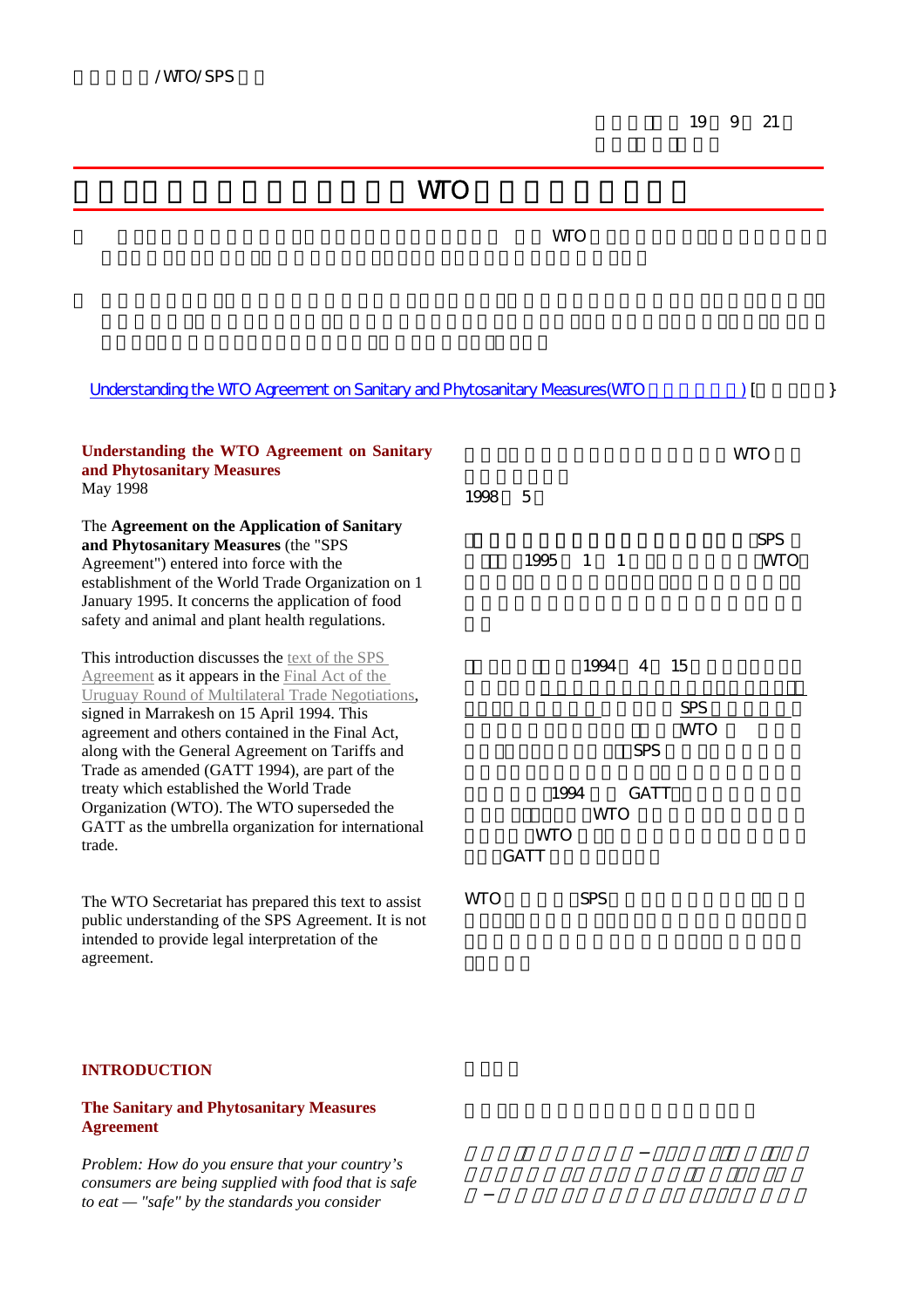*appropriate? And at the same time, how can you ensure that strict health and safety regulations are not being used as an excuse for protecting domestic producers?*

*The Agreement on the Application of Sanitary and Phytosanitary Measures sets out the basic rules for food safety and animal and plant health standards.*

*It allows countries to set their own standards. But it also says regulations must be based on science. They should be applied only to the extent necessary to protect human, animal or plant life or health. And they should not arbitrarily or unjustifiably discriminate between countries where identical or similar conditions prevail.*

*Member countries are encouraged to use international standards, guidelines and recommendations where they exist. However, members may use measures which result in higher standards if there is scientific justification. They can also set higher standards based on appropriate assessment of risks so long as the approach is consistent, not arbitrary.*

*The agreement still allows countries to use different standards and different methods of inspecting products.*

#### **Key Features**

All countries maintain measures to ensure that food is safe for consumers, and to prevent the spread of pests or diseases among animals and plants. These sanitary and phytosanitary measures can take many forms, such as requiring products to come from a disease-free area, inspection of products, specific treatment or processing of products, setting of allowable maximum levels of pesticide residues or permitted use of only certain additives in food. Sanitary (human and animal health) and phytosanitary (plant health) measures apply to domestically produced food or local animal and plant diseases, as well as to products coming from other countries.

#### *Protection or protectionism?*

Sanitary and phytosanitary measures, by their very nature, may result in restrictions on trade. All governments accept the fact that some trade restrictions may be necessary to ensure food safety and animal and plant health protection. However, governments are sometimes pressured to go beyond  $S\!P\!S$ 

 $S\!P\!S$ 

 $S\!P\!S$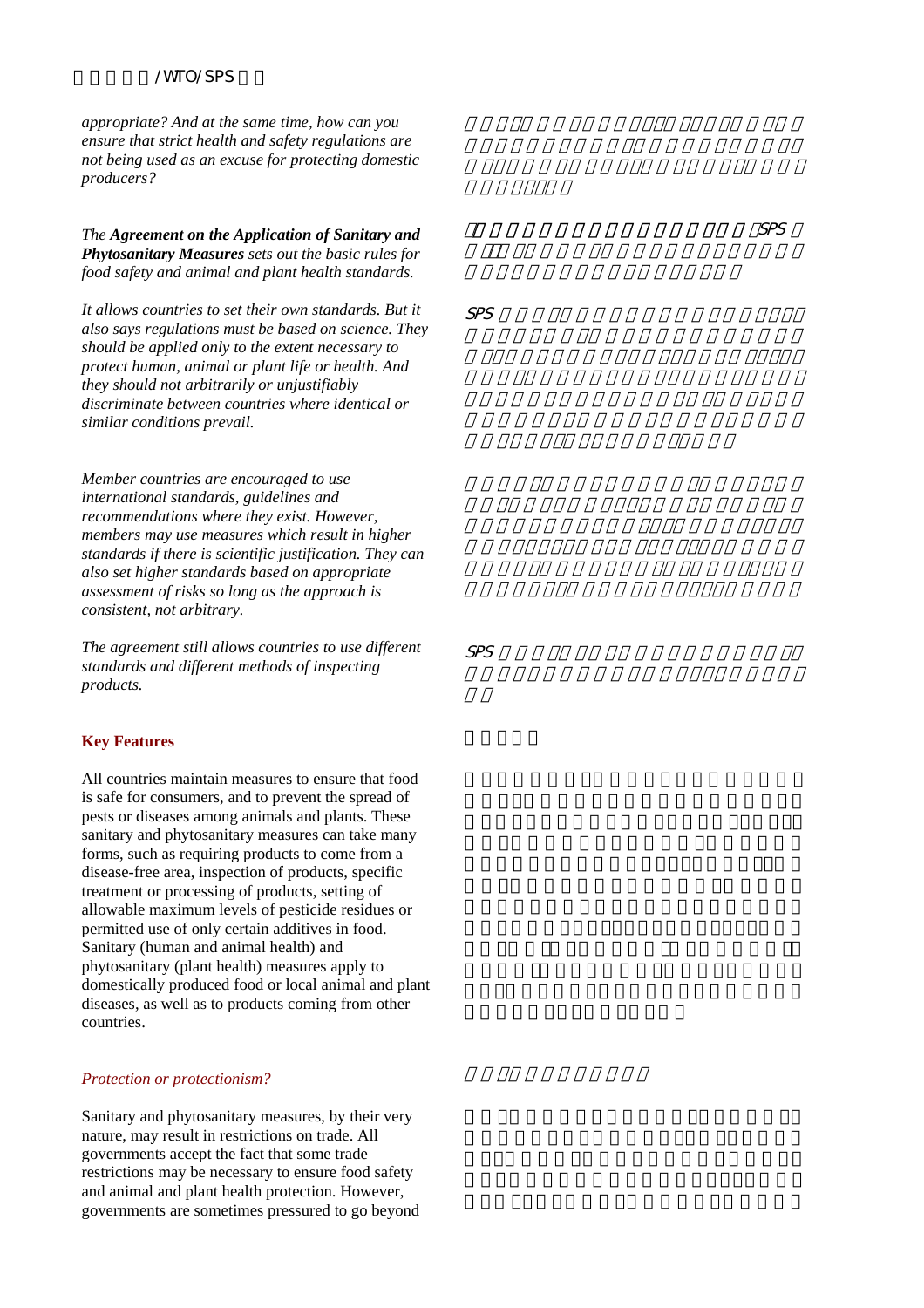what is needed for health protection and to use sanitary and phytosanitary restrictions to shield domestic producers from economic competition. Such pressure is likely to increase as other trade barriers are reduced as a result of the Uruguay Round agreements. A sanitary or phytosanitary restriction which is not actually required for health reasons can be a very effective protectionist device, and because of its technical complexity, a particularly deceptive and difficult barrier to challenge.

The Agreement on Sanitary and Phytosanitary Measures (SPS) builds on previous GATT rules to restrict the use of unjustified sanitary and phytosanitary measures for the purpose of trade protection. The basic aim of the SPS Agreement is to maintain the sovereign right of any government to provide the level of health protection it deems appropriate, but to ensure that these sovereign rights are not misused for protectionist purposes and do not result in unnecessary barriers to international trade.

#### *Justification of measures*

The SPS Agreement, while permitting governments to maintain appropriate sanitary and phytosanitary protection, reduces possible arbitrariness of decisions and encourages consistent decision-making. It requires that sanitary and phytosanitary measures be applied for no other purpose than that of ensuring food safety and animal and plant health. In particular, the agreement clarifies which factors should be taken into account in the assessment of the risk involved. Measures to ensure food safety and to protect the health of animals and plants should be based as far as possible on the analysis and assessment of objective and accurate scientific data.

#### *International standards*

The SPS Agreement encourages governments to establish national SPS measures consistent with international standards, guidelines and recommendations. This process is often referred to as "harmonization". The WTO itself does not and will not develop such standards. However, most of the WTO's member governments (132 at the date of drafting) participate in the development of these standards in other international bodies. The standards are developed by leading scientists in the field and governmental experts on health protection and are subject to international scrutiny and review.

SPS SPS SPS SPS  $\sim$ wto windows when the set of the set of the set of the set of the set of the set of the set of the set of the set of the set of the set of the set of the set of the set of the set of the set of the set of the set of the set しかし、WTO 加盟国の政府(この文書の作成時点 132 2007 7 27 151 WTO

 $SPS$ 

 $SPS$ 

**GATT** 

 $SPS$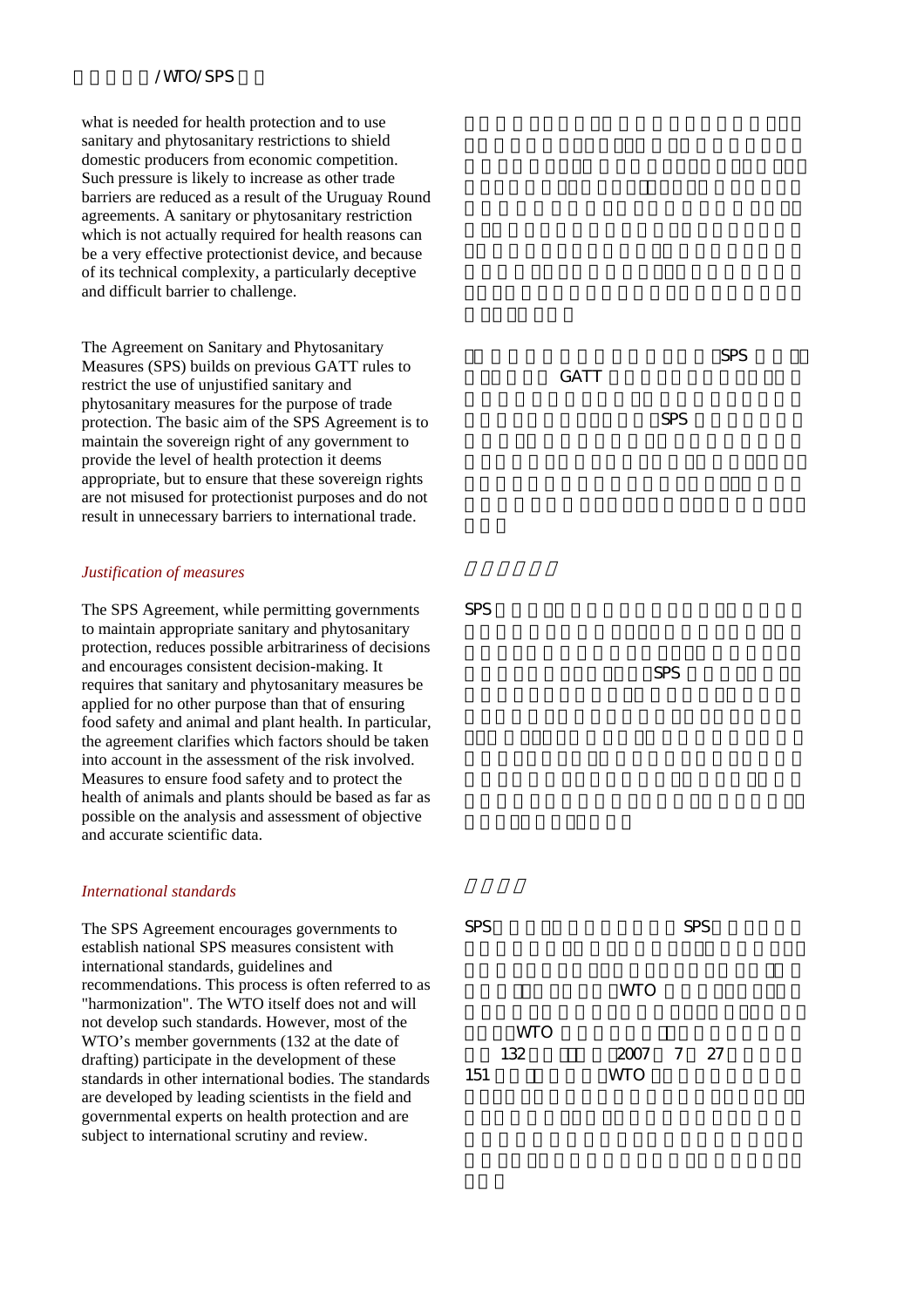International standards are often higher than the national requirements of many countries, including developed countries, but the SPS Agreement explicitly permits governments to choose not to use the international standards. However, if the national requirement results in a greater restriction of trade, a country may be asked to provide scientific justification, demonstrating that the relevant international standard would not result in the level of health protection the country considered appropriate.

#### *Adapting to conditions*

Due to differences in climate, existing pests or diseases, or food safety conditions, it is not always appropriate to impose the same sanitary and phytosanitary requirements on food, animal or plant products coming from different countries. Therefore, sanitary and phytosanitary measures sometimes vary, depending on the country of origin of the food, animal or plant product concerned. This is taken into account in the SPS Agreement. Governments should also recognize disease-free areas which may not correspond to political boundaries, and appropriately adapt their requirements to products from these areas. The agreement, however, checks unjustified discrimination in the use of sanitary and phytosanitary measures, whether in favour of domestic producers or among foreign suppliers.

#### *Alternative measures*

An acceptable level of risk can often be achieved in alternative ways. Among the alternatives — and on the assumption that they are technically and economically feasible and provide the same level of food safety or animal and plant health governments should select those which are not more trade restrictive than required to meet their health objective. Furthermore, if another country can show that the measures it applies provide the same level of health protection, these should be accepted as equivalent. This helps ensure that protection is maintained while providing the greatest quantity and variety of safe foodstuffs for consumers, the best availability of safe inputs for producers, and healthy economic competition.

### *Risk Assessment*

The SPS Agreement increases the transparency of sanitary and phytosanitary measures. Countries must establish SPS measures on the basis of an appropriate assessment of the actual risks involved, and, if requested, make known what factors they took into consideration, the assessment procedures they used

 $SPS$ 

 $SPS$ 

 $SPS$ 

#### $SPS$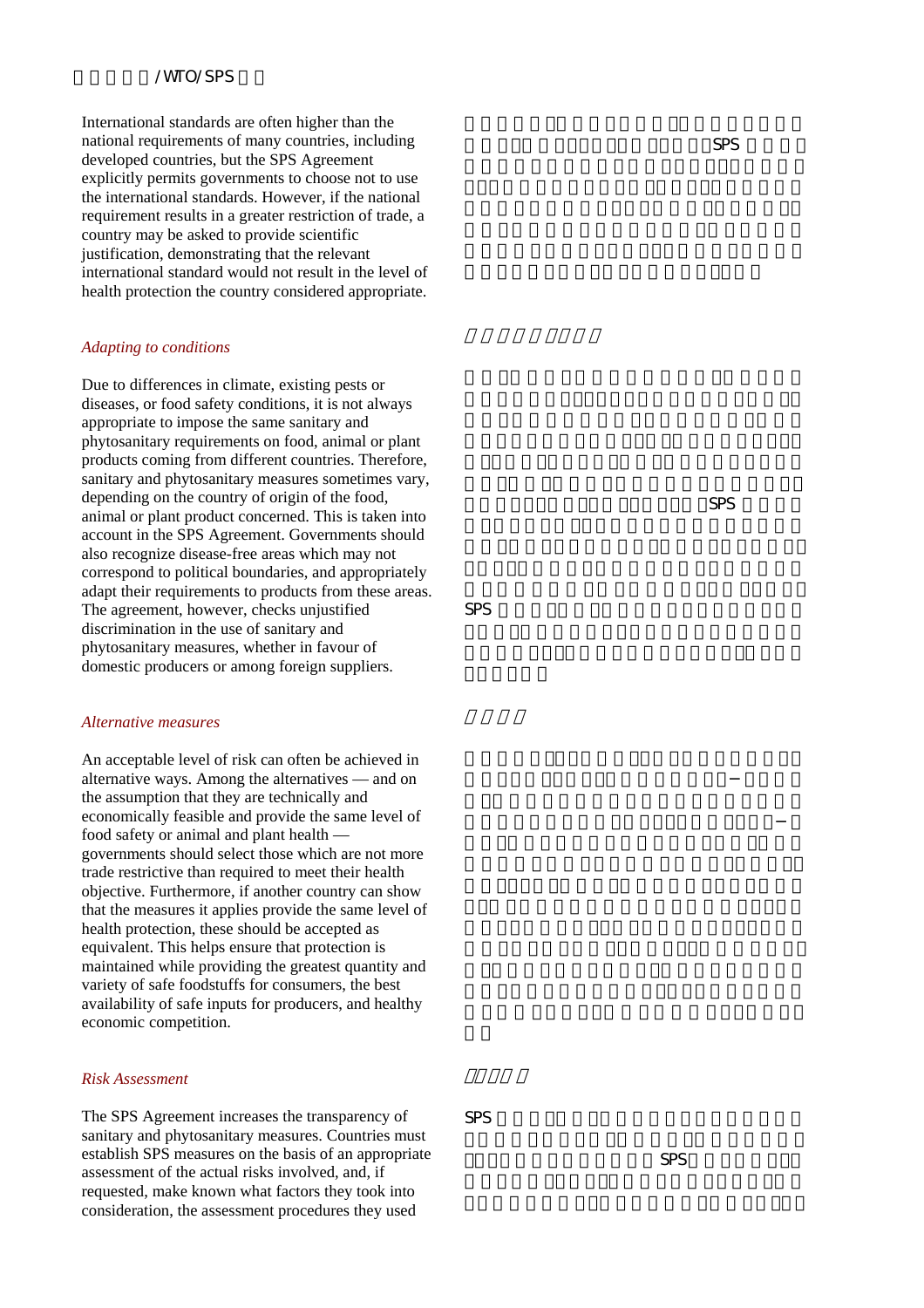and the level of risk they determined to be acceptable. Although many governments already use risk assessment in their management of food safety and animal and plant health, the SPS Agreement encourages the wider use of systematic risk assessment among all WTO member governments and for all relevant products.

*Transparency*

Governments are required to notify other countries of any new or changed sanitary and phytosanitary requirements which affect trade, and to set up offices (called "Enquiry Points") to respond to requests for more information on new or existing measures. They also must open to scrutiny how they apply their food safety and animal and plant health regulations. The systematic communication of information and exchange of experiences among the WTO's member governments provides a better basis for national standards. Such increased transparency also protects the interests of consumers, as well as of trading partners, from hidden protectionism through unnecessary technical requirements.

A special Committee has been established within the WTO as a forum for the exchange of information among member governments on all aspects related to the implementation of the SPS Agreement. The SPS Committee reviews compliance with the agreement, discusses matters with potential trade impacts, and maintains close co-operation with the appropriate technical organizations. In a trade dispute regarding a sanitary or phytosanitary measure, the normal WTO dispute settlement procedures are used, and advice from appropriate scientific experts can be sought.

#### **QUESTIONS AND ANSWERS**

*What are sanitary and phytosanitary measures? Does the SPS Agreement cover countries' measures to protect the environment? Consumer interests? Animal welfare?*

For the purposes of the SPS Agreement, sanitary and phytosanitary measures are defined as any measures applied:

- to protect human or animal life from risks arising from additives, contaminants, toxins or disease-causing organisms in their food;
- to protect human life from plant- or animal-carried diseases;
- to protect animal or plant life from pests, diseases, or disease-causing organisms;

WTO **CONTEXT** 

WTO

 $SPS$ 

|            | <b>WTO</b> |  |
|------------|------------|--|
| <b>SPS</b> | SPS        |  |

WTO

Q & A

 $S\!P\!S$ 

 $SPS$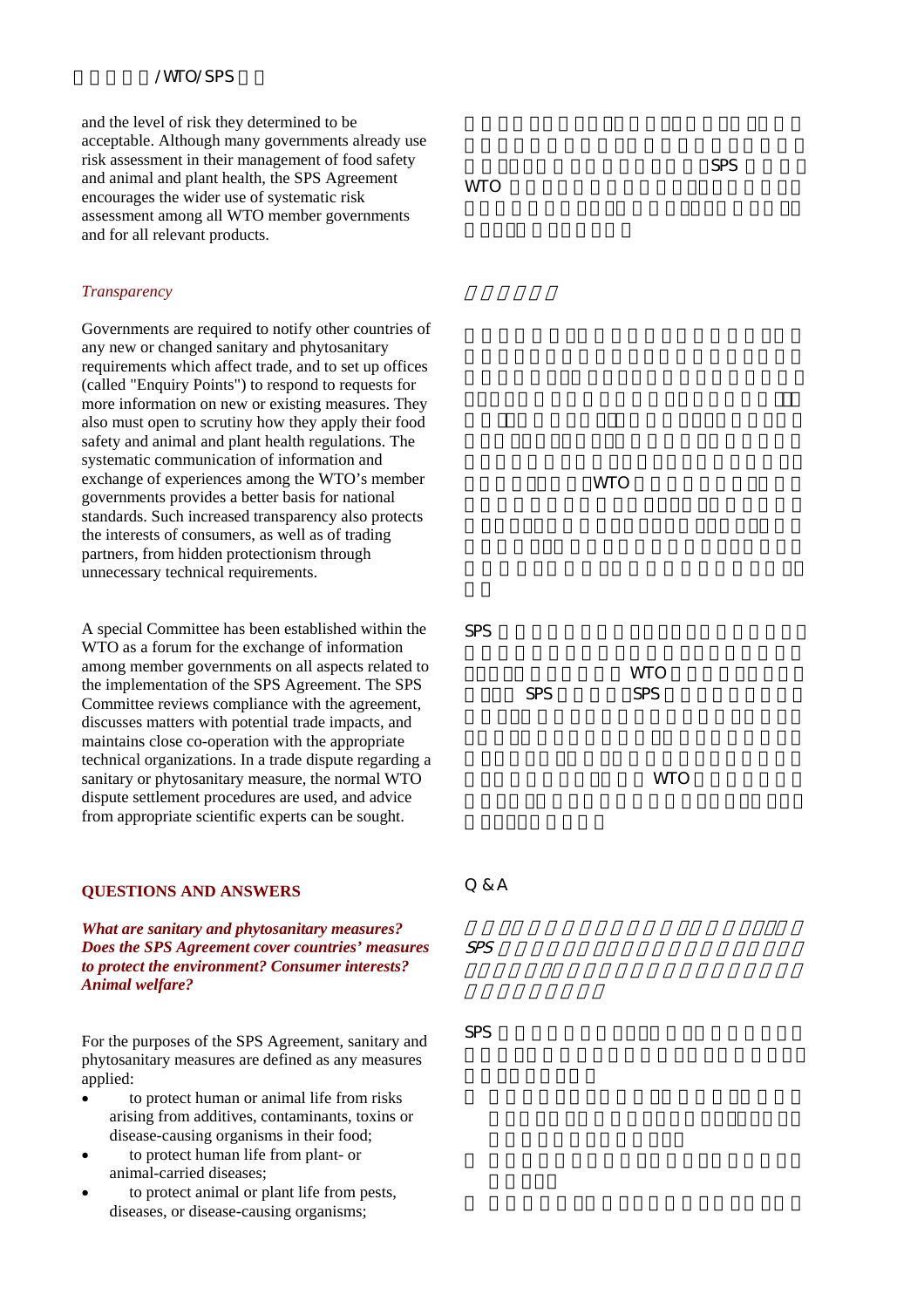• to prevent or limit other damage to a country from the entry, establishment or spread of pests. These include sanitary and phytosanitary measures taken to protect the health of fish and wild fauna, as well as of forests and wild flora. Measures for environmental protection (other than as defined above), to protect consumer interests, or for the welfare of animals are not covered by the SPS Agreement. These concerns, however, are addressed by other WTO agreements (i.e., the TBT Agreement or Article XX of GATT 1994).

#### *Weren't a nation's food safety and animal and plant health regulations previously covered by GATT rules?*

Yes, since 1948 national food safety, animal and plant health measures which affect trade were subject to GATT rules. Article I of the GATT [\(see note 1\)](https://www.wto.org/english/tratop_e/sps_e/spsund_e.htm#Fn 1), the most-favoured nation clause, required non-discriminatory treatment of imported products from different foreign suppliers, and Article III required that such products be treated no less favourably than domestically produced goods with respect to any laws or requirements affecting their sale. These rules applied, for instance, to pesticide residue and food additive limits, as well as to restrictions for animal or plant health purposes.

The GATT rules also contained an exception (Article XX:b) which permitted countries to take measures "necessary to protect human, animal or plant life or health," as long as these did not unjustifiably discriminate between countries where the same conditions prevailed, nor were a disguised restriction to trade. In other words, where necessary, for purposes of protecting human, animal or plant health, governments could impose more stringent requirements on imported products than they required of domestic goods.

In the Tokyo Round of multilateral trade negotiations (1974-79) an **Agreement on Technical Barriers to Trade** was negotiated (the 1979 TBT Agreement or "Standards Code") [\(see note 2\)](https://www.wto.org/english/tratop_e/sps_e/spsund_e.htm#Fn 2). Although this agreement was not developed primarily for the purpose of regulating sanitary and phytosanitary measures, it covered technical requirements resulting from food safety and animal and plant health measures, including pesticide residue limits, inspection requirements and labelling. Governments which were members of the 1979 TBT Agreement agreed to use relevant international standards (such as those for food safety developed by the Codex) except when they considered that these standards would not adequately protect health. They also

たは動物福祉のための措置は、SPS 協定では扱わ  $WTO$ TBT 1994  $GATT$  20 GATT そのとおりです。1948 年から、貿易に影響を及ぼ GATT GATT 1 1  $3$  $GATT$  20  $b$  $1974$ 1979 **1979** (1979 TBT 2 WTO 1979 TBT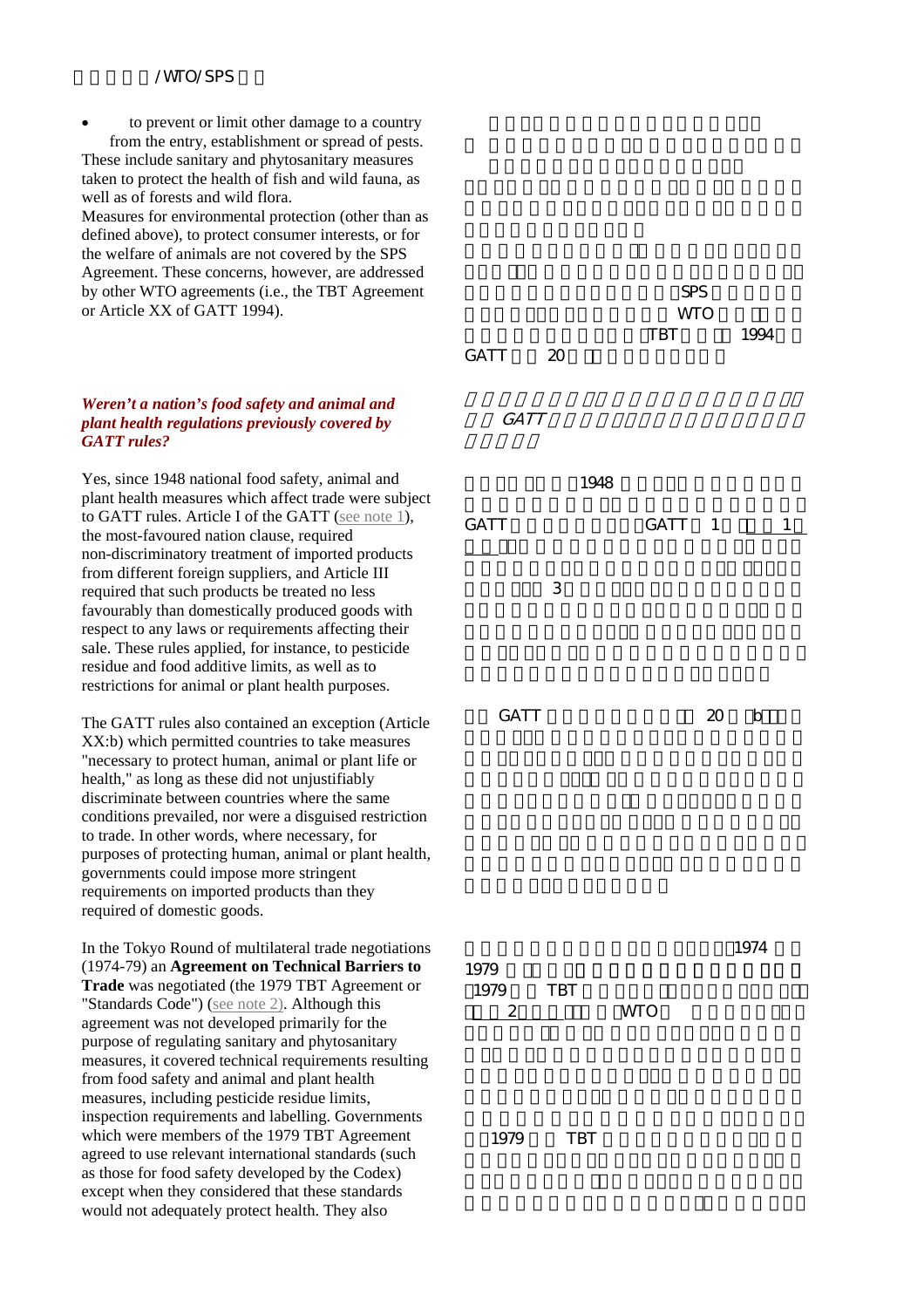agreed to notify other governments, through the GATT Secretariat, of any technical regulations which were not based on international standards. The 1979 TBT Agreement included provisions for settling trade disputes arising from the use of food safety and other technical restrictions.

#### *What is new in the SPS Agreement?*

Because sanitary and phytosanitary measures can so effectively restrict trade, GATT member governments were concerned about the need for clear rules regarding their use. The Uruguay Round objective to reduce other possible barriers to trade increased fears that sanitary and phytosanitary measures might be used for protectionist purposes.

The SPS Agreement was intended to close this potential loophole. It sets clearer, more detailed rights and obligations for food safety and animal and plant health measures which affect trade. Countries are permitted to impose only those requirements needed to protect health which are based on scientific principles. A government can challenge another country's food safety or animal and plant health requirements on the grounds that they are not justified by scientific evidence. The procedures and decisions used by a country in assessing the risk to food safety or animal or plant health must be made available to other countries upon request. Governments have to be consistent in their decisions on what is safe food, and in responses to animal and plant health concerns.

## *How do you know if a measure is SPS or TBT? Does it make any difference?*

The scope of the two agreements is different. The SPS Agreement covers all measures whose purpose is to protect:

- human or animal health from food-borne risks;
- human health from animal- or plant-carried diseases;

animals and plants from pests or diseases; whether or not these are technical requirements.

The TBT (Technical Barriers to Trade) Agreement

 $1979$ TBT GEORGIES AND STRUCK

 $SPS$ 

GATT

GATT

 $SPS$ 

SPS TBT

 $2 \text{SPS}$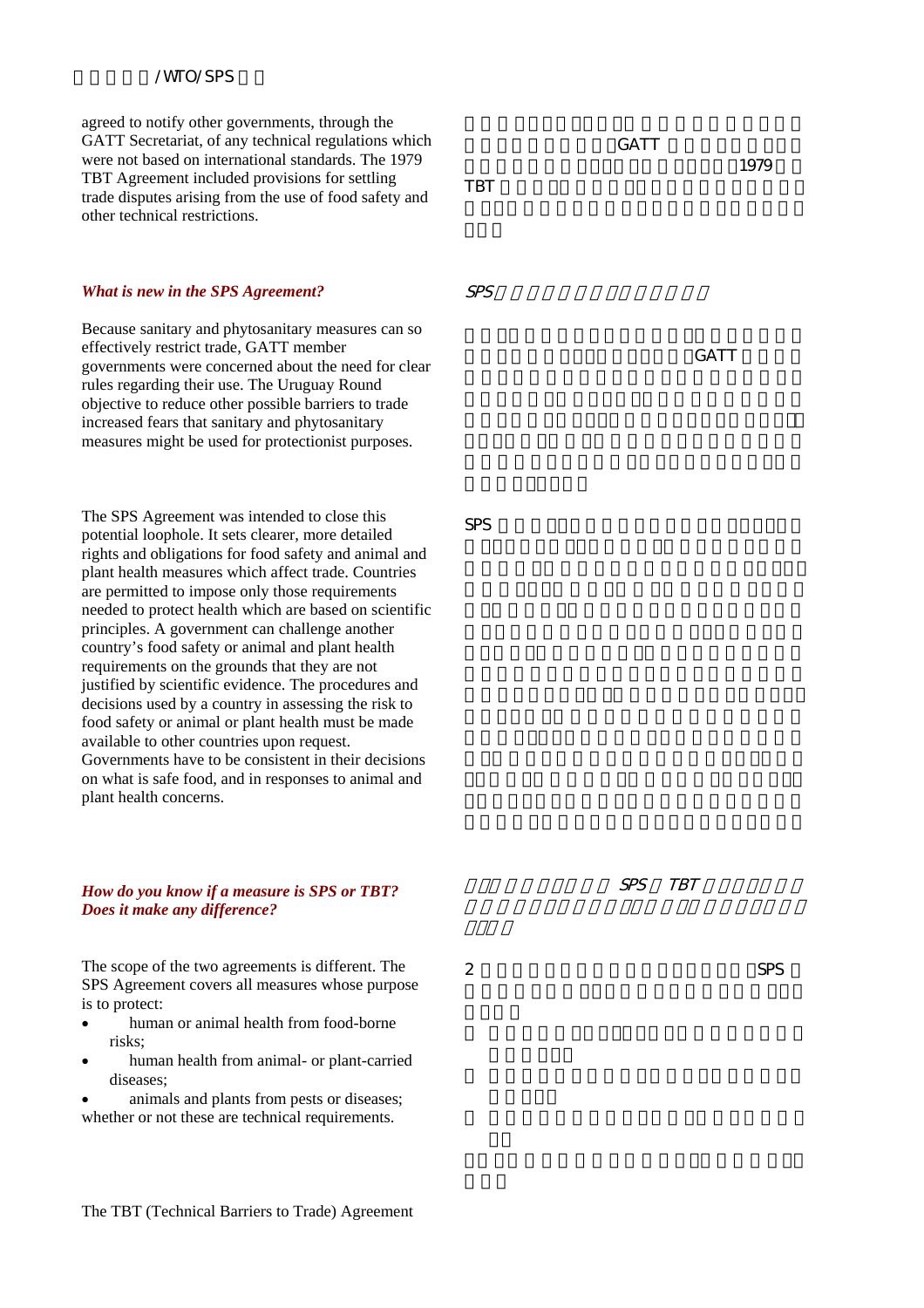covers all technical regulations, voluntary standards and the procedures to ensure that these are met, except when these are sanitary or phytosanitary measures as defined by the SPS Agreement. It is thus the type of measure which determines whether it is covered by the TBT Agreement, but the purpose of the measure which is relevant in determining whether a measure is subject to the SPS Agreement.

TBT measures could cover any subject, from car safety to energy-saving devices, to the shape of food cartons. To give some examples pertaining to human health, TBT measures could include pharmaceutical restrictions, or the labelling of cigarettes. Most measures related to human disease control are under the TBT Agreement, unless they concern diseases which are carried by plants or animals (such as rabies). In terms of food, labelling requirements, nutrition claims and concerns, quality and packaging regulations are generally not considered to be sanitary or phytosanitary measures and hence are normally subject to the TBT Agreement.

On the other hand, by definition, regulations which address microbiological contamination of food, or set allowable levels of pesticide or veterinary drug residues, or identify permitted food additives, fall under the SPS Agreement. Some packaging and labelling requirements, if directly related to the safety of the food, are also subject to the SPS Agreement.

The two agreements have some common elements, including basic obligations for non-discrimination and similar requirements for the advance notification of proposed measures and the creation of information offices ("Enquiry Points"). However, many of the substantive rules are different. For example, both agreements encourage the use of international standards. However, under the SPS Agreement the only justification for not using such standards for food safety and animal/plant health protection are scientific arguments resulting from an assessment of the potential health risks. In contrast, under the TBT Agreement governments may decide that international standards are not appropriate for other reasons, including fundamental technological problems or geographical factors.

Also, sanitary and phytosanitary measures may be imposed only to the extent necessary to protect human, animal or plant health, on the basis of scientific information. Governments may, however, introduce TBT regulations when necessary to meet a number of objectives, such as national security or the prevention of deceptive practices. Because the obligations that governments have accepted are different under the two agreements, it is important to know whether a measure is a sanitary or

措置が TBT 協定の対象となるのかどうかということ  $SPS$ 

TBT SPS and the state of the state of the state of the state of the state of the state of the state of the state of the state of the state of the state of the state of the state of the state of the state of the state of th

TBT  $\blacksquare$ 

TBT  $\blacksquare$ 

TBT **STEP STEP STEP** 

のための措置とはみなされないため、通常は TBT

を特定する規制には SPS 協定が適用されます。包

SPS and the set of the set of the set of the set of the set of the set of the set of the set of the set of the set of the set of the set of the set of the set of the set of the set of the set of the set of the set of the s

 $2 \overline{a}$ 

SPS SPS

ては、TBT<br>アメリカのエネルギーのエネルギーのエネルギーのエネルギーのエネルギーのエネルギーのエネルギーのエネルギーのエネルギーのエネルギーのエネルギーのエネルギーのエネルギーのエネルギーのエネルギーのエネルギーのエネルギーのエネル<br>アメリカルギーのエネルギーのエネルギーのエネルギーのエネルギーのエネルギーのエネルギーのエネルギーのエネルギーのエネルギーのエネルギーのエネルギーのエネルギーのエネルギーのエネルギーのエネルギーのエネルギ

の防止など、様々な目的を満たすための TBT 規制

 $\overline{2}$  2  $\overline{2}$  2  $\overline{2}$  2  $\overline{2}$  2  $\overline{2}$  2  $\overline{2}$  3  $\overline{2}$  3  $\overline{2}$  3  $\overline{2}$  3  $\overline{2}$  3  $\overline{2}$  3  $\overline{2}$  3  $\overline{2}$  3  $\overline{2}$  3  $\overline{2}$  3  $\overline{2}$  3  $\overline{2}$  3  $\overline{2}$  3  $\overline{2}$  3  $\overline{2}$  3 SPS TBT 3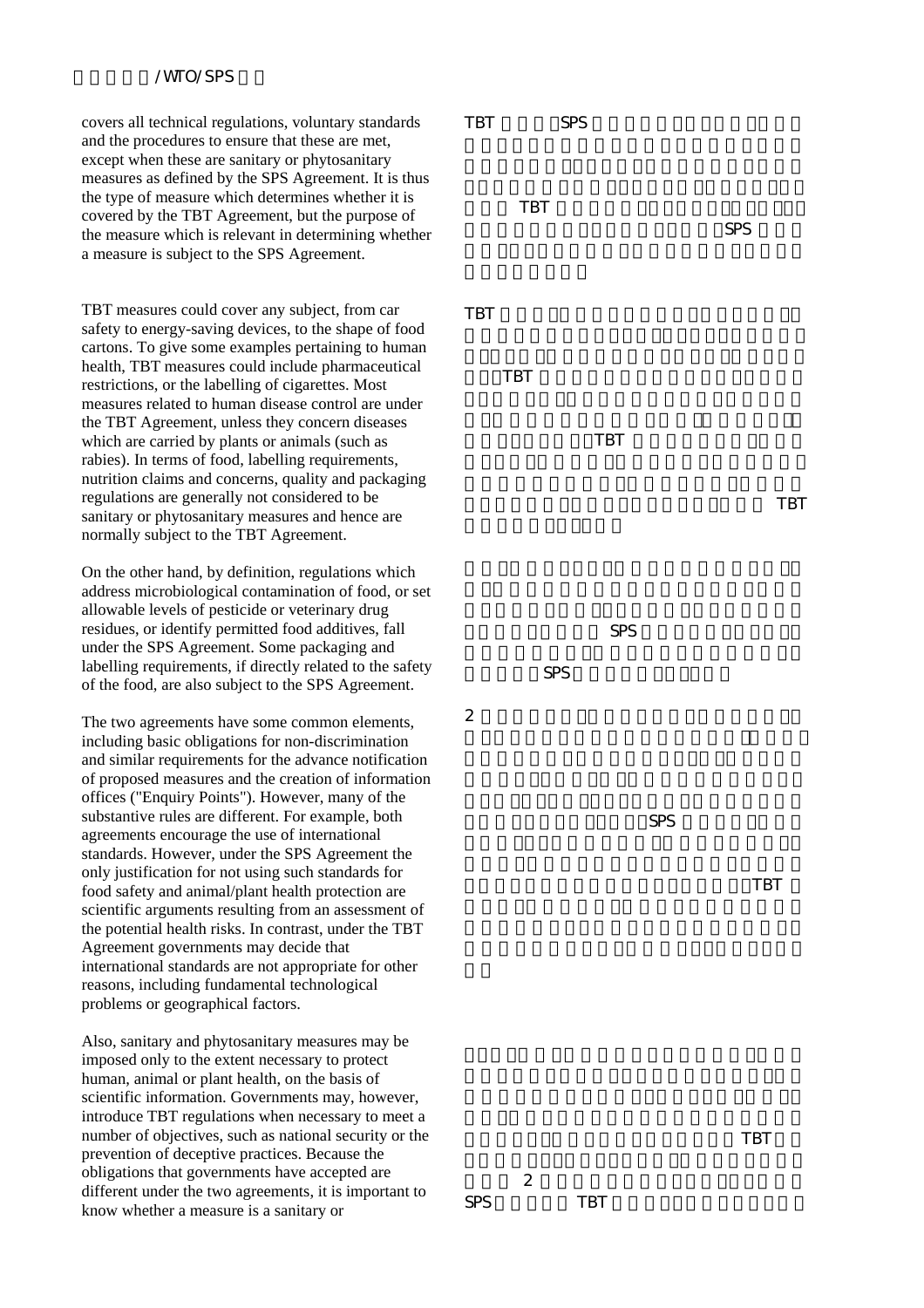phytosanitary measure, or a measure subject to the TBT Agreement.

### *How do governments and the interested public know who is doing what?*

The transparency provisions of the SPS Agreement are designed to ensure that measures taken to protect human, animal and plant health are made known to the interested public and to trading partners. The agreement requires governments to promptly publish all sanitary and phytosanitary regulations, and, upon request from another government, to provide an explanation of the reasons for any particular food safety or animal or plant health requirement.

All WTO Member governments must maintain an Enquiry Point, an office designated to receive and respond to any requests for information regarding that country's sanitary and phytosanitary measures. Such requests may be for copies of new or existing regulations, information on relevant agreements between two countries, or information about risk assessment decisions. The addresses of the Enquiry Points can be consulted [here.](https://www.wto.org/english/tratop_e/sps_e/sps_e.htm#enquiry)

Whenever a government is proposing a new regulation (or modifying an existing one) which differs from an international standard and may affect trade, they must notify the WTO Secretariat, who then circulates the notification to other WTO Member governments (over 700 such notifications were circulated during the first three years of implementation of the SPS Agreement). The notifications are also available to the interested public and can be consulted [here.](https://www.wto.org/english/tratop_e/sps_e/sps_e.htm#notifications) Alternatively, notifications can be requested from the Enquiry Point of the country which is proposing the measure.

Governments are required to submit the notification in advance of the implementation of a proposed new regulation, so as to provide trading partners an opportunity to comment. The SPS Committee has developed recommendations on how the comments must be dealt with.

In cases of emergency, governments may act without delay, but must immediately notify other Members, through the WTO Secretariat, and also still consider any comments submitted by other WTO Member governments.

*Does the SPS Agreement restrict a government's ability to establish food safety and plant and animal health laws? Will food safety or animal and plant* 

 $SPS$ 

WTO  $\blacksquare$ 

 $\overline{2}$ くちらしている しょうしょう しょうしょう しょうしょう しょうしょう しょうしょう しょうしゅう しょうしょう しょうしょう しょうしょう しょうしゅうしょう しょうしょう しょうしょく しょうしゃ しょうしゃ しょく wto which is the set of the set of the set of the set of the set of the set of the set of the set of the set of the set of the set of the set of the set of the set of the set of the set of the set of the set of the set of WTO SPS 協定の導入から3年間で700回以上の通報が配布 国民も入手することができ[、こちら\(](https://www.wto.org/english/tratop_e/sps_e/sps_e.htm#notifications)訳注:WTO の

 $SPS$ 

WTO **WTO** 

WTO 2000 NO 2000 NO 2000 NO 2000 NO 2000 NO 2000 NO 2000 NO 2000 NO 2000 NO 2000 NO 2000 NO 2000 NO 2000 NO 20<br>2000 NO 2000 NO 2000 NO 2000 NO 2000 NO 2000 NO 2000 NO 2000 NO 2000 NO 2000 NO 2000 NO 2000 NO 2000 NO 2000 N

 $S\!P\!S$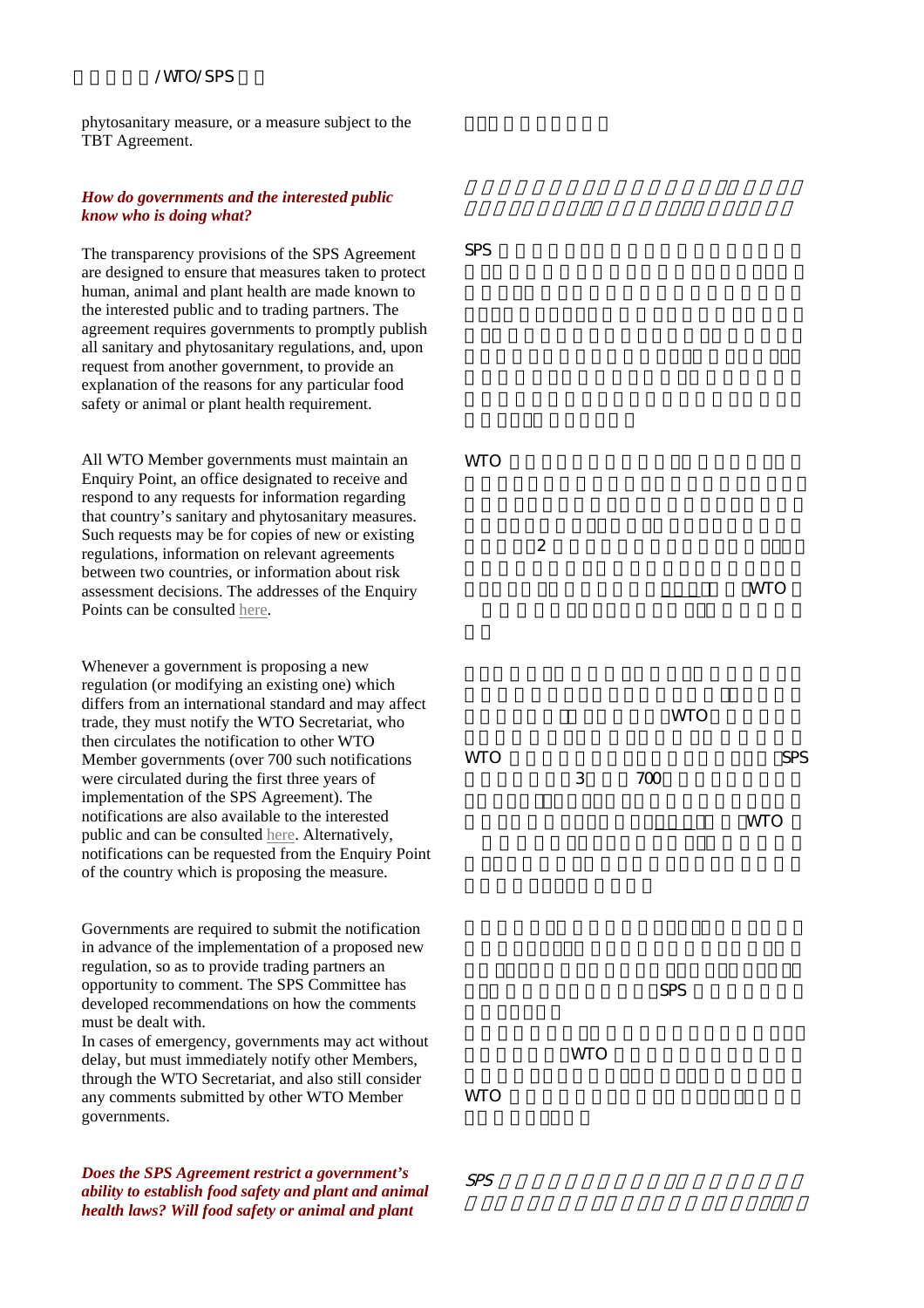### *health levels be determined by the WTO or some other international institution?*

The SPS Agreement explicitly recognizes the right of governments to take measures to protect human, animal and plant health, as long as these are based on science, are necessary for the protection of health, and do not unjustifiably discriminate among foreign sources of supply. Likewise, governments will continue to determine the food safety levels and animal and plant health protection in their countries. Neither the WTO nor any other international body will do this.

The SPS Agreement does, however, encourage governments to "harmonize" or base their national measures on the international standards, guidelines and recommendations developed by WTO member governments in other international organizations. These organizations include, for food safety, the joint FAO/WHO [Codex Alimentarius Commission;](https://www.wto.org/english/tratop_e/sps_e/sps_e.htm#codex) for animal health, the [Office International des](https://www.wto.org/english/tratop_e/sps_e/sps_e.htm#oie)  [Epizooties;](https://www.wto.org/english/tratop_e/sps_e/sps_e.htm#oie) and for plant health, the FAO [International Plant Protection Convention.](https://www.wto.org/english/tratop_e/sps_e/sps_e.htm#ippc) WTO member governments have long participated in the work of these organizations — including work on risk assessment and the scientific determination of the effects on human health of pesticides, contaminants or additives in food; or the effects of pests and diseases on animal and plant health. The work of these technical organizations is subject to international scrutiny and review.

One problem is that international standards are often so stringent that many countries have difficulties implementing them nationally. But the encouragement to use international standards does not mean that these constitute a floor on national standards, nor a ceiling. National standards do not violate the SPS Agreement simply because they differ from international norms. In fact, the SPS Agreement explicitly permits governments to impose more stringent requirements than the international standards. However, governments which do not base their national requirements on international standards may be required to justify their higher standard if this difference gives rise to a trade dispute. Such justification must be based on an analysis of scientific evidence and the risks involved.

## *What does harmonization with international food safety standards mean? Will this result in a lowering of health protection, i.e., downward harmonization?*

Harmonization with international food safety standards means basing national requirements on the

 $SPS$ 

WTO

WTO **belief to the US** 

 $SPS$ おいて WTO 加盟国政府が作成した国際的な基

FAO/WHO



 $SPS$  $SPS$ 

FAO/WHO 合同食品規格委員会([注記 3 を参照\)](https://www.wto.org/english/tratop_e/sps_e/spsund_e.htm#Fn 3)(訳注:WTO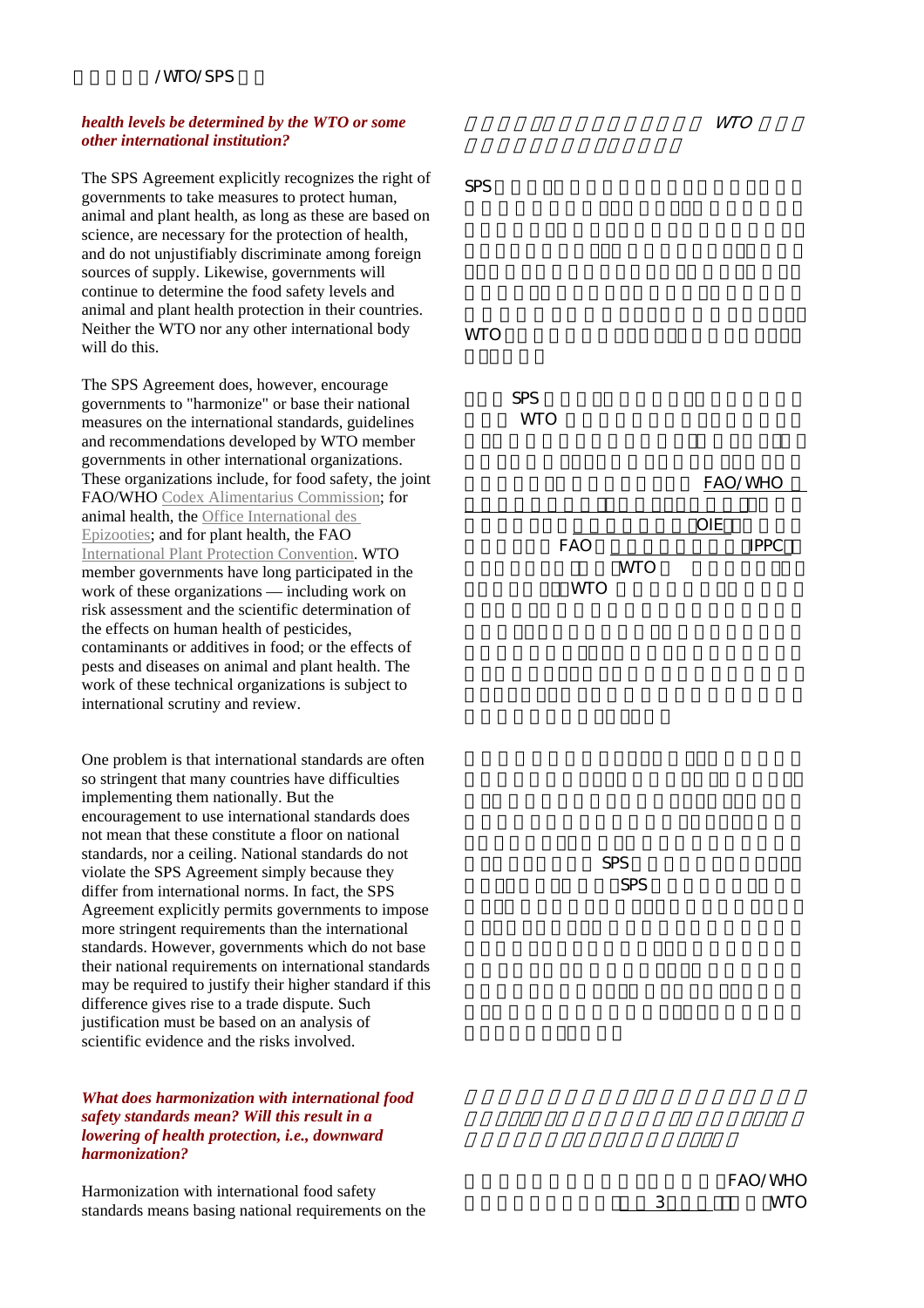standards developed by the FAO/WHO Joint Codex Alimentarius Commission [\(see note 3\)](https://www.wto.org/english/tratop_e/sps_e/spsund_e.htm#Fn 3). Codex standards are not "lowest common denominator" standards. They are based on the input of leading scientists in the field and national experts on food safety. These are the same government experts who are responsible for the development of national food safety standards. For example, the recommendations for pesticide residues and food additives are developed for Codex by international groups of scientists who use conservative, safety-oriented assumptions and who operate without political interference. In many cases, the standards developed by Codex are higher than those of individual countries, including countries such as the United States. As noted in the reply to the previous question, governments may nonetheless choose to use higher standards than the international ones, if the international standards do not meet their health protection needs.

*Can governments take adequate precautions in setting food safety and animal and plant health requirements? What about when there may not be sufficient scientific evidence for a definitive decision on safety, or in emergency situations? Can unsafe products be banned?*

Three different types of precautions are provided for in the SPS Agreement. First, the process of risk assessment and determination of acceptable levels of risk implies the routine use of safety margins to ensure adequate precautions are taken to protect health. Second, as each country determines its own level of acceptable risk, it can respond to national concerns regarding what are necessary health precautions. Third, the SPS Agreement clearly permits the precautionary taking of measures when a government considers that sufficient scientific evidence does not exist to permit a final decision on the safety of a product or process. This also permits immediate measures to be taken in emergency situations.

There are many examples of bans on the production, sale and import of products based on scientific evidence that they pose an unacceptable risk to human, animal or plant health. The SPS Agreement does not affect a government's ability to ban products under these conditions.

*Can food safety and animal and plant health requirements be set by local or regional governments? Can there be differences in requirements within a country?*

 $SPS$  3  $\frac{3}{2}$  $1$ 

 $\mathbb{Z}$ 

 $3$  SPS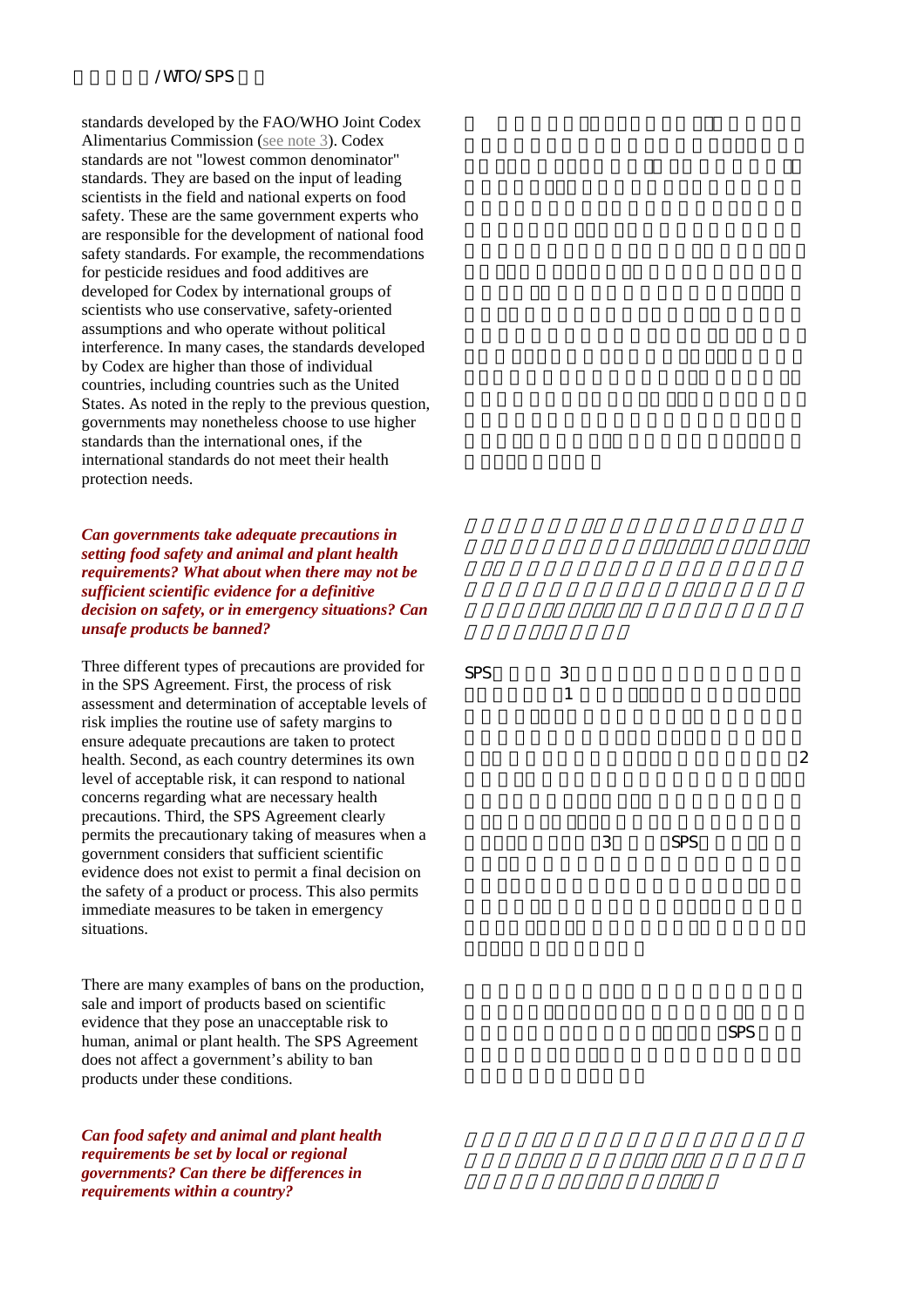It is accepted in the SPS Agreement that food safety and animal and plant health regulations do not necessarily have to be set by the highest governmental authority and that they may not be the same throughout a country. Where such regulations affect international trade, however, they should meet the same requirements as if they were established by the national government. The national government remains responsible for implementation of the SPS Agreement, and should support its observance by other levels of government. Governments should use the service of non-governmental institutions only if these comply with the SPS Agreement.

### *Does the SPS Agreement require countries to give priority to trade over food safety, or animal and plant health?*

No, the SPS Agreement allows countries to give food safety, animal and plant health priority over trade, provided there is a demonstrable scientific basis for their food safety and health requirement. Each country has the right to determine what level of food safety and animal and plant health it considers appropriate, based on an assessment of the risks involved.

Once a country has decided on its acceptable level of risk, there are often a number of alternative measures which may be used to achieve this protection (such as treatment, quarantine or increased inspection). In choosing among such alternatives, the SPS Agreement requires that a government use those measures which are no more trade restrictive than required to achieve its health protection objectives, if these measures are technically and economically feasible. For example, although a ban on imports could be one way to reduce the risk of entry of an exotic pest, if requiring treatment of the products could also reduce the risk to the level considered acceptable by the government, this would normally be a less trade restrictive requirement.

## *Can national food safety and animal and plant health legislation be challenged by other countries? Can private entities bring trade disputes to the WTO? How are disputes settled in the WTO?*

Since the GATT began in 1948, it has been possible for a government to challenge another country's food safety and plant and animal health laws as artificial barriers to trade. The 1979 TBT Agreement also had procedures for challenging another signatory's technical regulations, including food safety standards and animal and plant health requirements. The SPS Agreement makes more explicit not only the basis for food safety and animal and plant health requirements

 $SPS$ 

 $SPS$ 

SPS **SPS** 

 $S\!P\!S$ 

 $SPS$ 

 $SPS$ 

 $\mathbf 1$ 

 $W\!TO$ WTO 1948 GATT

1979 TBT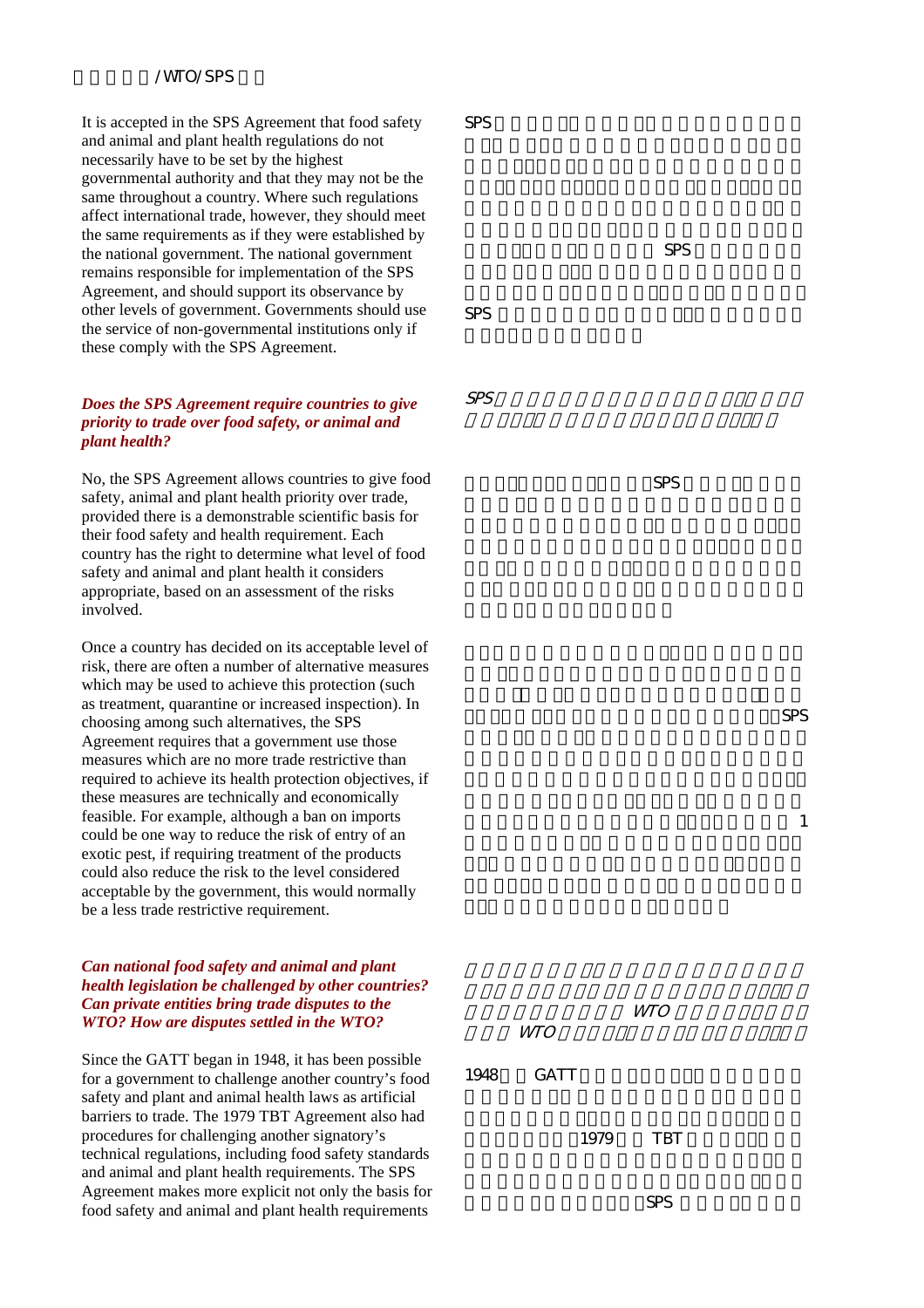that affect trade but also the basis for challenges to those requirements. While a nation's ability to establish legislation is not restricted, a specific food safety or animal or plant health requirement can be challenged by another country on the grounds that there is not sufficient scientific evidence supporting the need for the trade restriction. The SPS Agreement provides greater certainty for regulators and traders alike, enabling them to avoid potential conflicts.

The WTO is an inter-governmental organization and only governments, not private entities or non-governmental organizations, can submit trade disputes to the WTO's dispute settlement procedures. Non-governmental entities can, of course, make trade problems known to their government and encourage the government to seek redress, if appropriate, through the WTO.

By accepting the WTO Agreement, governments have agreed to be bound by the rules in all of the multilateral trade agreements attached to it, including the SPS Agreement. In the case of a trade dispute, the WTO's dispute settlement procedures [\(click here for](https://www.wto.org/english/thewto_e/whatis_e/tif_e/disp1_e.htm)  [an introduction,](https://www.wto.org/english/thewto_e/whatis_e/tif_e/disp1_e.htm) [click here for details\)](https://www.wto.org/english/tratop_e/dispu_e/dispu_e.htm) encourage the governments involved to find a mutually acceptable bilateral solution through formal consultations. If the governments cannot resolve their dispute, they can choose to follow any of several means of dispute settlement, including good offices, conciliation, mediation and arbitration. Alternatively, a government can request that an impartial panel of trade experts be established to hear all sides of the dispute and to make recommendations.

In a dispute on SPS measures, the panel can seek scientific advice, including by convening a technical experts group. If the panel concludes that a country is violating its obligations under any WTO agreement, it will normally recommend that the country bring its measure into conformity with its obligations. This could, for example, involve procedural changes in the way a measure is applied, modification or elimination of the measure altogether, or simply elimination of discriminatory elements.

The panel submits its recommendations for consideration by the WTO [Dispute Settlement Body](https://www.wto.org/english/thewto_e/whatis_e/tif_e/disp1_e.htm)  [\(DSB\),](https://www.wto.org/english/thewto_e/whatis_e/tif_e/disp1_e.htm) where all WTO Member countries are represented. Unless the DSB decides by consensus not to adopt the panel's report, or unless one of the parties appeals the decision, the defending party is obliged to implement the panel's recommendations and to report on how it has complied. Appeals are

 $W\Gamma$ O to the set of  $\Gamma$ WTO  $WTO$ 

いちのかい WTO しょうかい しょうしょう

 $\sim$  2  $\sim$  2  $\sim$ 

 $SPS$ 

WTO SPS WTO GENERAL SERVICE STATES

紛争の場合、WTO の紛争解決手続([概要につい](https://www.wto.org/english/thewto_e/whatis_e/tif_e/disp1_e.htm)

WTO WTO WTO SANDAPA WITO SANDAPA WITO SANDAPA WITO SANDAPA SANDAPA WITO SANDAPA SANDAPA SANDAPA SANDAPA SANDAPA SANDAPA SANDAPA SANDAPA SANDAPA SANDAPA SANDAPA SANDAPA SANDAPA SANDAPA SANDAPA SANDAPA SANDAPA SANDAPA SANDAP

DSB WTO

 $SPS$ 

めることができます。パネルは、ある国が WTO 協

DSB  $\Box$  $\mathbf 1$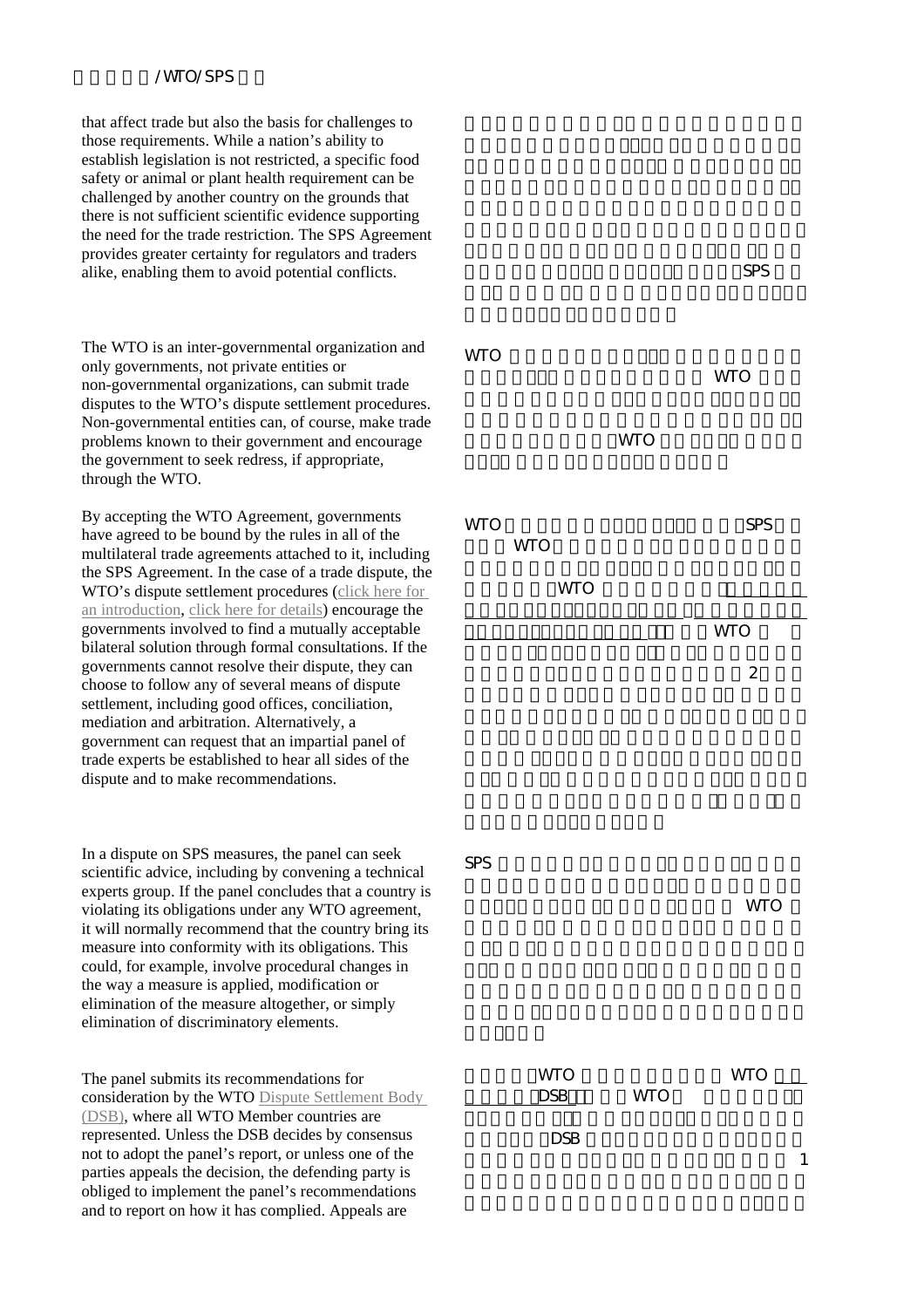limited to issues of law and legal interpretations by the panel.

Although only one panel was asked to consider sanitary or phytosanitary trade disputes during the 47 years of the former GATT dispute settlement procedures, during the first three years of the SPS Agreement ten complaints were formally lodged with reference to the new obligations. This is not surprising as the agreement clarifies, for the first time, the basis for challenging sanitary or phytosanitary measures which restrict trade and may not be scientifically justified. The challenges have concerned issues as varied as inspection and quarantine procedures, animal diseases, "use-by" dates, the use of veterinary drugs in animal rearing, and disinfection treatments for beverages. Dispute settlement panels have been requested to examine four of the complaints; the other complaints have been or are likely to be settled following the obligatory process of bilateral consultations.

## *Who was responsible for developing the SPS Agreement? Did developing countries participate in the negotiation of the SPS Agreement?*

The decision to start the Uruguay Round trade negotiations was made after years of public debate, including debate in national governments. The decision to negotiate an agreement on the application of sanitary and phytosanitary measures was made in 1986 when the Round was launched. The SPS negotiations were open to all of the 124 governments which participated in the Uruguay Round. Many governments were represented by their food safety or animal and plant health protection officials. The negotiators also drew on the expertise of technical international organizations such as the FAO, the Codex and the OIE.

Developing countries participated in all aspects of the Uruguay Round negotiations to an unprecedented extent. In the negotiations on sanitary and phytosanitary measures, developing countries were active participants, often represented by their national food safety or animal and plant health experts. Both before and during the Uruguay Round negotiations, the GATT Secretariat assisted developing countries to establish effective negotiating positions. The SPS Agreement calls for assistance to developing countries to enable them to strengthen their food safety and animal and plant health protection systems. FAO and other international organizations already operate programmes for developing countries in these areas.

**GATT** するために47年間にわずか1件のパネルしか設置  $SPS$  3  $10$  $SPS$  $4$  $\mathbf 2$  $S\!P\!S$  $SPS$ 

<u>1986 5PS</u>  $124$ 

radium states and states are stated to the state of the state of the state of the state of the state of the state of the state of the state of the state of the state of the state of the state of the state of the state of t OIE  $\overline{\phantom{a}}$ 

GATT

SPS and the set of  $S$ 

けています。FAO と他の国際機関は、既にこれら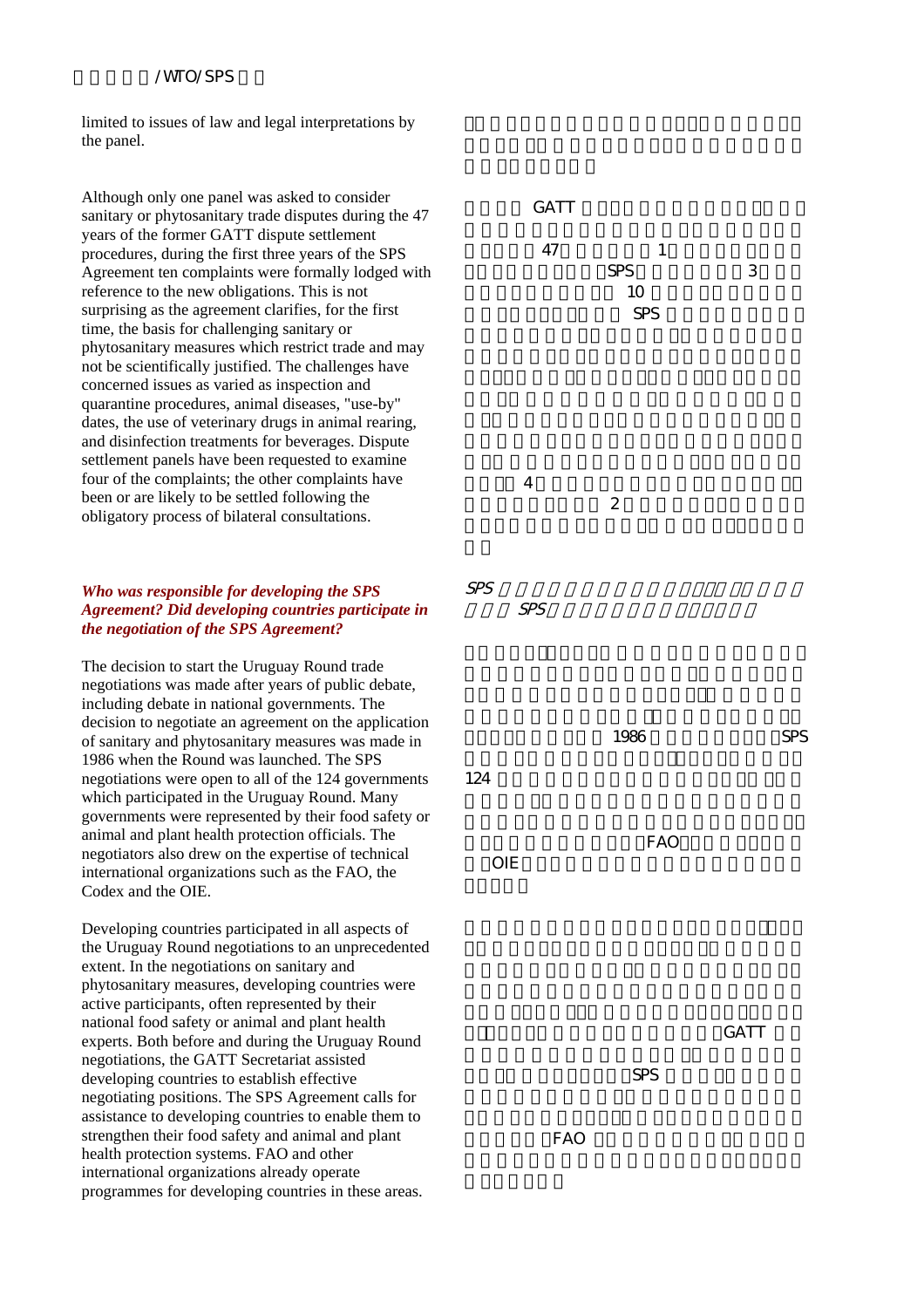## *Was there public participation in the Uruguay Round negotiations? Were private sector interests or consumer interests excluded?*

GATT was an intergovernmental organization and it was governments which participated in GATT trade negotiations; neither private business nor non-governmental organizations participated directly. But as the scope of the Uruguay Round was unprecedented, so was the public debate. Many governments consulted with both their public and private sectors on various aspects of the negotiations, including the SPS Agreement. Some governments established formal channels for public consultation and debate while others did so on a more ad hoc basis. The GATT Secretariat also had considerable contact with international non-governmental organizations as well as with the public and private sectors of many countries involved in the negotiations. The final Uruguay Round results were subject to national ratification and implementation processes in most GATT member countries.

The WTO is, likewise, an intergovernmental organization. Private business and non-governmental organizations do not directly participate in its work, but can influence the work of the WTO through their contacts with their own governments. In addition, the WTO Secretariat regularly has contacts with many non-governmental organizations.

## *What is the SPS Committee and who is on it? What does it do?*

The SPS Agreement established a Committee on Sanitary and Phytosanitary Measures (the "SPS Committee") to provide a forum for consultations about food safety or animal and plant health measures which affect trade, and to ensure the implementation of the SPS Agreement. The SPS Committee, like other WTO committees, is open to all WTO Member countries. Governments which have an observer status in the higher level WTO bodies (such as the Council for Trade in Goods) are also eligible to be observers in the SPS Committee. The Committee has agreed to invite representatives of several international intergovernmental organizations as observers, including [Codex,](https://www.wto.org/english/tratop_e/sps_e/sps_e.htm#codex) [OIE](https://www.wto.org/english/tratop_e/sps_e/sps_e.htm#oie), [IPPC,](https://www.wto.org/english/tratop_e/sps_e/sps_e.htm#ippc) [WHO](http://www.who.int/en/), [UNCTAD](https://www.unicc.org/Pages/PageNotFoundError.aspx?requestUrl=https://www.unicc.org/unctad/) and the [International](https://www.iso.org/home.html)  [Standards Organization \(ISO\).](https://www.iso.org/home.html) Governments may send whichever officials they believe appropriate to participate in the meetings of the SPS Committee, and many send their food safety authorities or veterinary or plant health officials.

GATT GATT  $SPS$ **GATT** GATT WTO GATT WTO 業に影響を及ぼすことは可能です。さらに、WTO  $S\!P\!S$  $SPS$ SPS  $\blacksquare$  $SPS$ 設置しました。SPS 委員会は、他の WTO の委員会 と同様、WTO の全ての加盟国が参加可能です。よ WTO **WTO**  $SPS$ [OIE](https://www.wto.org/english/tratop_e/sps_e/sps_e.htm#oie) IPPC WHO UNCTAD ISO WTO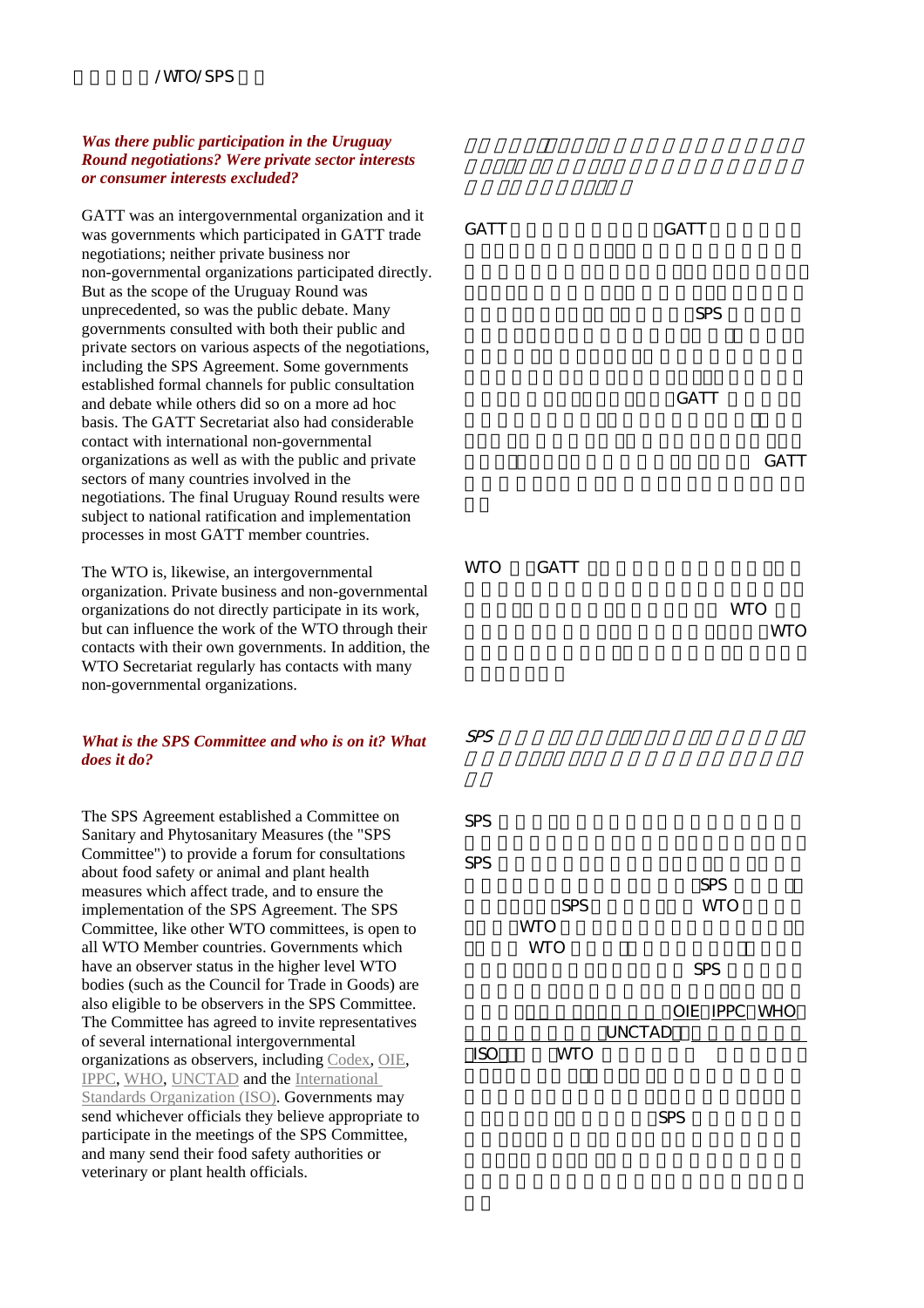The SPS Committee usually holds three regular meetings each year. It also holds occasional joint meetings with the TBT Committee on notification and transparency procedures. Informal or special meetings may be scheduled as needed.

During its first year, the SPS Committee developed recommended procedures and a standardized format for governments to use for the required advance notification of new regulations. Over 700 notifications of sanitary and phytosanitary measures were submitted and circulated by the end of 1997. The Committee considered information provided by governments regarding their national regulatory procedures, their use of risk assessment in the development of sanitary and phytosanitary measures and their disease-status, notably with respect to foot-and-mouth disease and fruit-fly. In addition, a considerable number of trade issues were discussed by the SPS Committee, in particular with regard to bovine spongiform encephalopathy (BSE). As required by the SPS Agreement, the SPS Committee developed a provisional procedure to monitor the use of international standards. The SPS Committee is continuing to work on guidelines to ensure consistency in risk management decisions, in order to reduce possible arbitrariness in the actions taken by governments. In 1998, the SPS Committee will review the operation of the SPS Agreement.

#### *Who benefits from the implementation of the SPS Agreement? Is the agreement in the interest of developing countries?*

**Consumers** in all countries benefit. The SPS Agreement helps ensure, and in many cases enhances, the safety of their food as it encourages the systematic use of scientific information in this regard, thus reducing the scope for arbitrary and unjustified decisions. More information will increasingly become available to consumers as a result of greater transparency in governmental procedures and on the basis for their food safety, animal and plant health decisions. The elimination of unnecessary trade barriers allows consumers to benefit from a greater choice of safe foods and from healthy international competition among producers.

Specific sanitary and phytosanitary requirements are most frequently applied on a bilateral basis between trading countries. **Developing countries** benefit from the SPS Agreement as it provides an international framework for sanitary and phytosanitary arrangements among countries, irrespective of their political and economic strength or technological capacity. Without such an agreement, developing

 $SPS$  3  $TBT$  $SPS$  $1997$  $700$  $\overline{\text{BSE}}$ SPS **SPS** SPS SPS SPS SPS SPS  $\sim$  $SPS$  $1998$  SPS SPS SPS

 $2$  $SPS$ 

 $S\!P\!S$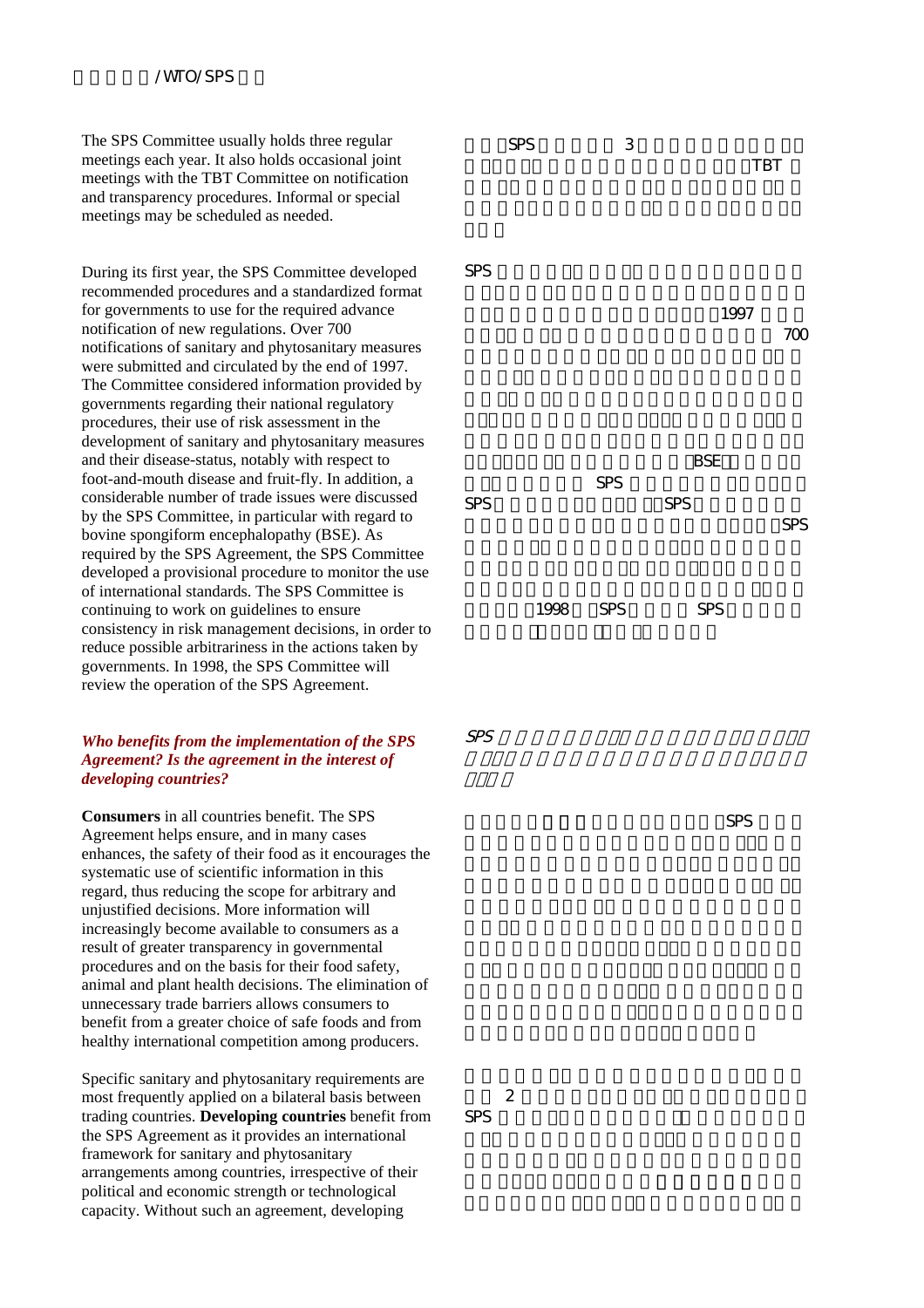countries could be at a disadvantage when challenging unjustified trade restrictions. Furthermore, under the SPS Agreement, governments must accept imported products that meet their safety requirements, whether these products are the result of simpler, less sophisticated methods or the most modern technology. Increased technical assistance to help developing countries in the area of food safety and animal and plant health, whether bilateral or through international organizations, is also an element of the SPS Agreement.

**Exporters** of agricultural products in all countries benefit from the elimination of unjustified barriers to their products. The SPS Agreement reduces uncertainty about the conditions for selling to a specific market. Efforts to produce safe food for another market should not be thwarted by regulations imposed for protectionist purposes under the guise of health measures.

**Importers** of food and other agricultural products also benefit from the greater certainty regarding border measures. The basis for sanitary and phytosanitary measures which restrict trade are made clearer by the SPS Agreement, as well as the basis for challenging requirements which may be unjustified. This also benefits the many processors and commercial users of imported food, animal or plant products.

### *What difficulties do developing countries face in implementing the SPS Agreement? Will they receive any assistance in this regard? Are there special provisions for developing countries?*

Although a number of developing countries have excellent food safety and veterinary and plant health services, others do not. For these, the requirements of the SPS Agreement present a challenge to improve the health situation of their people, livestock and crops which may be difficult for some to meet. Because of this difficulty, the SPS Agreement delayed all requirements, other than those dealing with transparency (notification and the establishment of Enquiry Points), until 1997 for developing countries, and until 2000 for the least developed countries. This means that these countries are not required to provide a scientific justification for their sanitary or phytosanitary requirements before that time. Countries which need longer time periods, for example for the improvement of their veterinary services or for the implementation of specific obligations of the agreement, can request the SPS Committee to grant them further delays.

 $\overline{\mathbf{2}}$  $SPS$  1

す。SPS 協定は特定の市場に販売するための条件

 $SPS$ 

す。SPS 協定によって、不当な措置を提訴する根

 $SPS$ 

 $SPS$  and  $1997$  $2000$ 

 $SPS$